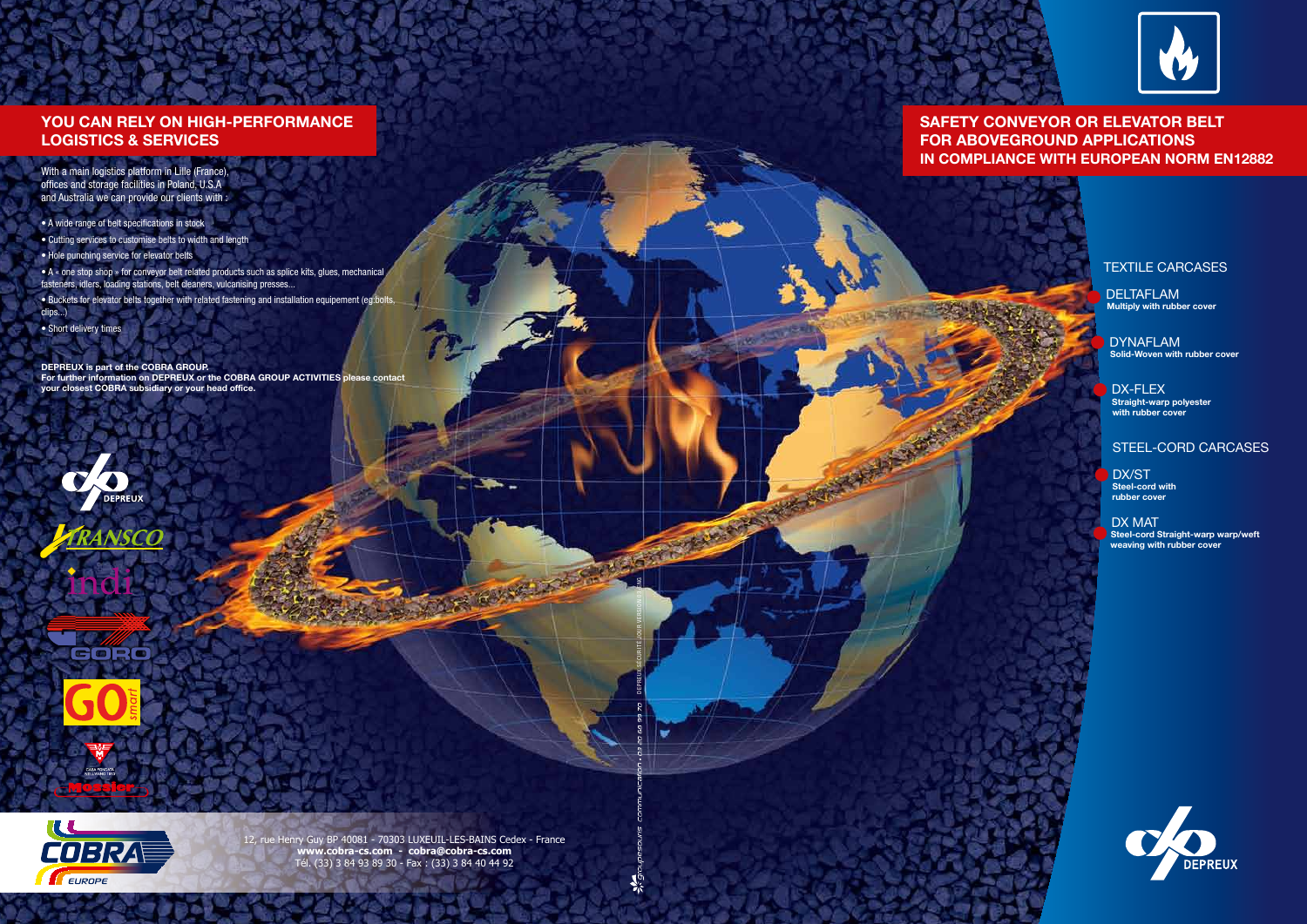**Risk assessment** This brochure describes antistatic and flame resistant conveyor and elevator belts used in processing industries and storage facilities, for which there is a risk of explosion or fire hazard and propagation. In such cases, a risk analysis is to be perform by a user in order to classify the various areas in the plant, as without obvious risk, potential risk, and significant risk. Propagation of a fire along a conveyor belt from one area to another can be avoided by installing an appropriate belt. Risk assessment can enable reduced insurance premiums.

# Safety conveyor or elevator belt for aboveground applications in compliance with european norm EN12882







2 Introduction This brochure describes DEPREUX's heavy duty safety belting where there is a requirement for Anti Static and Flame The Static and Flame polyamide weft. DX-Flex has good tearing resistance, good impact damage Resistance in compliance with european norm EN12882.

• **Textile or steel-cord carcase** (the different carcases are described in the brochure « Conveyor or elevator belts for the ting in ambient environment »)

**the first rubber with the material being conveyed and the bottom cover compatible** 

described below.

Product range : 250N/mm to 5400N/mm and to a maximum width of 2400mm.

A standard conveyor belt is highly flammable, because it is principally composed of pretrochemical components. Therefore it is highly combustible and difficult to extinguish. In a safety belt, components to promote the flow of static electric charges are added to the chemical formula of the elastomers in the carcase and of the cover ; and flame-retardant and special agent are added to contain the fire and the temparature build up.

**Introduction**

| uction <sup>.</sup> | Conveyor and elevator belts are composed :                                                                  |
|---------------------|-------------------------------------------------------------------------------------------------------------|
|                     | • Textile or steel-cord carcase (the different car<br>transport of abrasive materials or with impact loadir |
|                     | . two different rubber covers, the top cover com<br>with the support idler structure and fulley drums.      |
|                     | Differents types of belts constructions and cover are                                                       |
|                     |                                                                                                             |
|                     |                                                                                                             |

DELTAFLAM **- Textile multiply belt**



DELTA is a belt with a traditional « multiply » construction , composed by several fabric plies, rubber interplies and rubber top and bottom covers.

DYNAFLAM **– Solid-Woven belt** and a long life expectancy.

DYNA has a « monoply » textile carcase and rubber covers. Dynaflam offers good impact resistance,





DX FLEX - **Textile belt « straight-warp »** DX-FLEX is textile « straight-warp » belt, the warp is polyester, protected on two sides by a textile polyamide weft. DX-Flex has good tearing resistance, good impact damage resistance and strong mechanical fastener retention.



DX/ST - **Steel-cord belt** DX-ST is belt composed of steel-cords extending along the overall length of the belt. In this construction there is no weft. (on the draft, DX-ST with steel-cord breaker in the top cover).



DX-MAT - **Steel-cord Belt « straight warp »** Warp and weft is made using steel-cords



**Range**

**Belt construction**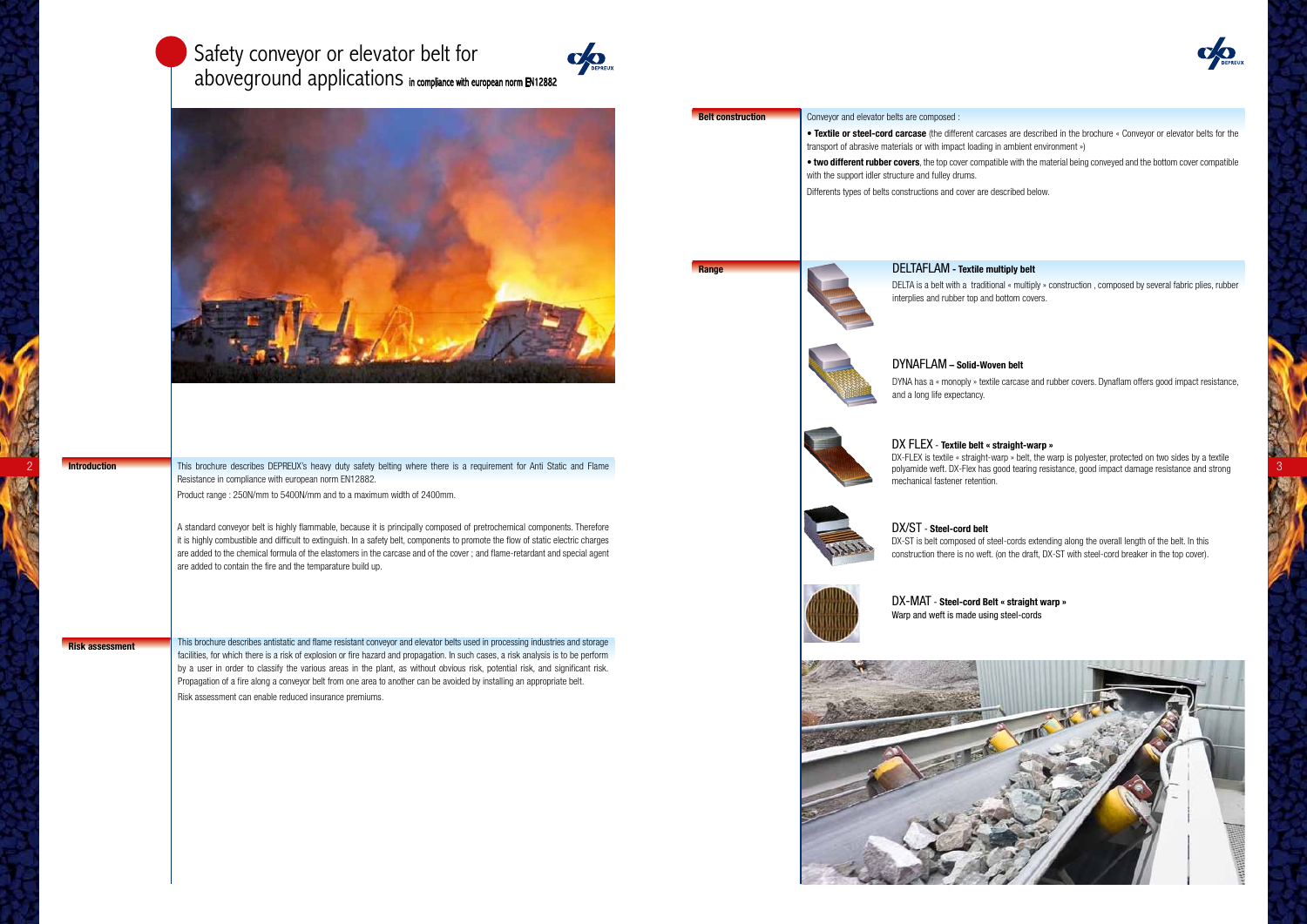

**Potential hazards 1 1 1** Hazard due to electrostatic charge build-up on the belt, which could cause an electronical spark to take place.

**The different tests requirements for the different hazards**



### **1** Electrostatic charge build-up hazard

**EN ISO 284** : the belt is required to be conductive and therefore the electrical resistivity of the cover surface to be limited to 300 Mohm.



### **2** Localised small flame hazard

**EN 12881-1** : flame propagation test on a full width sample (up 1200mm) that is 2m long.



**2** Hazard due to a localised small flame in contact with the cover and or in contact with the carcass when the conveyor is stopped.

### **3** Fire hazard

The belt sample is placed above the burner for 10 minutes with a forced and controlled air flow. Burner is turned off after a 10 min duration. The residual length of sample not damaged by the flame, must be more than 100 mm the longitudinal end and across the total width of the sample.



**3** Hazard due to a flame propagating along the length of a belt

**4** Hazard due to overheating caused by friction of a conveyor belt stalled on a rotating pulley drum or a moving belt in contact with a stationary pulley drum or roller and part of the conveyor structure

> There are 5 safety categories. Category 1 is one risk and category 5 will cover the four risks. For certain categories, there are subcategories, A, B, C corresponding to refinements. A subcategory which cover less risk than C subcategory.

The frequency of occurrence and the level of hazard is a function of the application and of the working environment. Consequently, the safety level of belt required, varies with each application and the level of risk.

Hazards mentioned above, are not the only characteristics to consider. Other aspects to be considered are health, safety and environmental impacts.

With the experience of one hundred years manufacturing fire resistant belt, DEPREUX is your trusted partner.

|              |                                                                                                                                                                          | Hazard        | 1 Electrostatic<br>discharge risk | 2 Flame risk                    | 3 Flame propagation risk                              | 4 Drum friction risk                                                                                                               |
|--------------|--------------------------------------------------------------------------------------------------------------------------------------------------------------------------|---------------|-----------------------------------|---------------------------------|-------------------------------------------------------|------------------------------------------------------------------------------------------------------------------------------------|
|              |                                                                                                                                                                          | Category/Test | <b>EN ISO 284</b>                 | EN ISO 340                      | EN 12881-1:2005<br>Method A full width 2m long sample | EN 1554:1998                                                                                                                       |
|              |                                                                                                                                                                          |               | $\leq 300 \text{ M}\Omega$        | $\sim$ $-$                      |                                                       |                                                                                                                                    |
|              |                                                                                                                                                                          | 2A            | $\leq 300 \text{ M}\Omega$        | With cover                      |                                                       |                                                                                                                                    |
|              | Localised small flame hazard<br><b>EN ISO 340</b> : Laboratory test with small burner. Test are in accordance with ISO                                                   | 2B            | $\leq 300 \text{ M}\Omega$        | With cover and<br>without cover |                                                       |                                                                                                                                    |
|              | 340. Three samples are cut longitudinally and three cut transversally. A propane<br>gas burner with standardized nozzle has a flame temperature of 1000°C, each          | 3A            | $\leq 300 \text{ M}\Omega$        | With cover                      |                                                       | Method A1 Constant load of 343N for 1 hour<br>(no flame).                                                                          |
|              | sample is placed in this flame for 45 seconds.                                                                                                                           | 3B            | $\leq 300 \text{ M}\Omega$        | With cover and<br>without cover |                                                       | Methode A1 Constant load of 343N for 1 hour<br>(no flame).                                                                         |
|              | The time for the self extinction of the flame in each sample is recorded. The total<br>time duration for all six samples to self extinguish must be less than 45 seconds | <b>4A</b>     | $\leq 300 \text{ M}\Omega$        | $\sim$ $-$                      | Intact belt over 100 mm                               |                                                                                                                                    |
|              | and no individual sample time can exceed 15 seconds.                                                                                                                     | 4B            | $\leq 300 \text{ M}\Omega$        | $\sim$                          | Intact belt over 100 mm                               | Method A1 Constant load of 343N for 1 hour<br>(no flame).                                                                          |
| Đ            |                                                                                                                                                                          | 5A            | $\leq 300 \text{ M}\Omega$        | $\sim$                          | Intact belt over 100 mm                               | Method A2 Maximal load of 1715N total<br>duration for 2h30 min (no flame).                                                         |
| <b>STATE</b> |                                                                                                                                                                          | 5B            | $\leq 300 \text{ M}\Omega$        | $\sim$                          | Intact belt over 100 mm                               | Method A2 Maximal load of 1715N total<br>duration for 2h30 min (no flame, no glowing).                                             |
|              | Re Fire hazard                                                                                                                                                           | <b>5C</b>     | $\leq 300 \text{ M}\Omega$        | $\sim$ 10 $\sigma$              | Intact belt over 100 mm                               | <b>Method A2</b> maximal load of 1715N total<br>uration for 2h30 min (no flame, no glowing).<br>laximal Temperature of drum 400°C. |

As DE™PREUX belts are heavy belts for bulk material handling, the standart EN ISO 21178 and EN ISO 21179 (only for light belt application) do not apply.



### **4** For drum friction risk

**EN 1554** : Sample size : length 1500 mm width 150 mm is applied a dynamic pulley drum (250 mm diameter) rotating at a speed of 200 revolutions per minute, with a loading applied ether

of fix load (343N, method A1) or with a loadind that is increase gradually (343N to 1715N, method A2), to the belt. By counting the maximum temperature of the drum, observing the potential presence of flame or red glow points on the belt and when the belt breaks we can determine the test result with a maximum time of 1h00 (in the case of method A1) and 2h30 (in the case of method A2), checking if the belt break before the end of the time or not.

**European standard EN 12882** This standard defines the different safety requirements for the different categories of risk

identify by the user for the different applications.

### **The following table describes differents categories :**